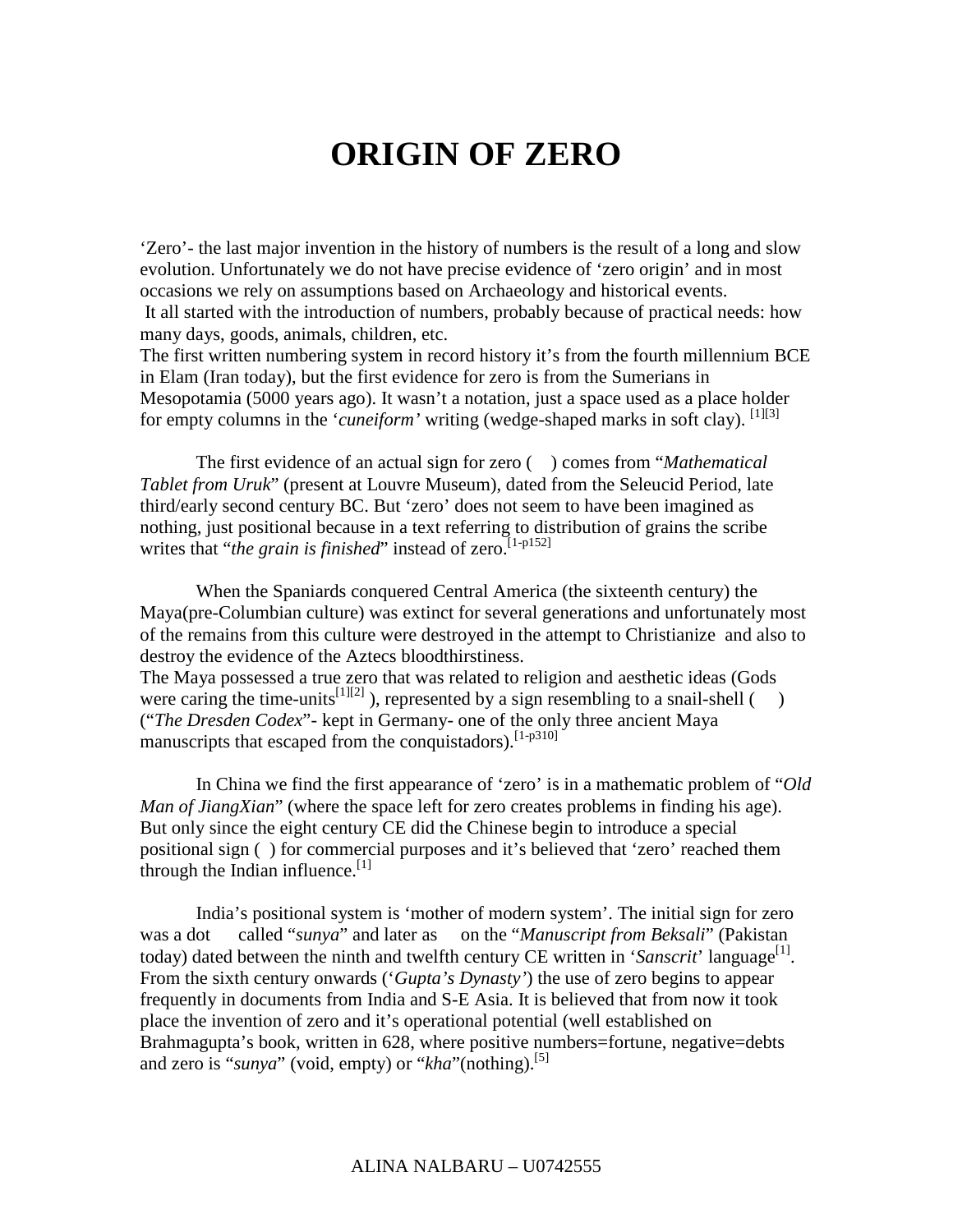## **ORIGIN OF ZERO**

From here 'zero' migrated to Arab lands where the first important mathematician to make use of his positional relation was Muhammmad ibn Al-Khwarizmi(783-850 ) who made significant contributions to the popularisation of Indian numerals(incl. zero), calculation methods, algebra("*Al Jabr*") and algorithms ("*Al-Khwarizmi*").<sup>[1][3]</sup>

 The Romans's and the Greeks's 'additional system' was incompatible with the Hindu-Arab 'positional system' so 'zero' penetrated after long time, because their intention was to impose religion and culture to the "*infidels*" of the Middle East.<sup>[1]</sup> The change was a long process, amongst the figures that had a significant contribution is Leonardo Fibonacci (of Pisa), an Italian mathematician that travelled to Near East and to North Africa (his father being a public scribe). Fibonacci wrote a book called "*Liber Abaci*"(Book of Abacus) and the first chapter opens with: "*These are nine figure of the Indians: 9 8 7 6 5 4 3 2 1 . With these nine figures and with this sign* **o** *which in arabic is called zephirum, any number can be written*" [3-p71][4- p 102-108]

 The Renaissance was a very prolific period and still at that time the status of zero represents "*a source of confusion*" as we can read in the manuscript: "*Triparty en la Science des nombres*" by Nicolas Chuquet (1484): "*the tenth (*ref to 0*)does not have or*  signify a value, and it is called cipher or nothing or figure of no value"<sup>[4-chapt 6]</sup> The main question in the fifteenth century was 'Zero- nothing or something'. The French writers called zero " a *figure causing confusion and difficulty*", because it is usually regarded as nothing  $(3+0=3)$ , but sometimes is something: 40000- the string of nothingness multiplies the 4 ten thousand times.<sup>[2]</sup>

 In today's days is difficult to give in one idea the huge extent of 'zero' and seems "impossible without it".

References